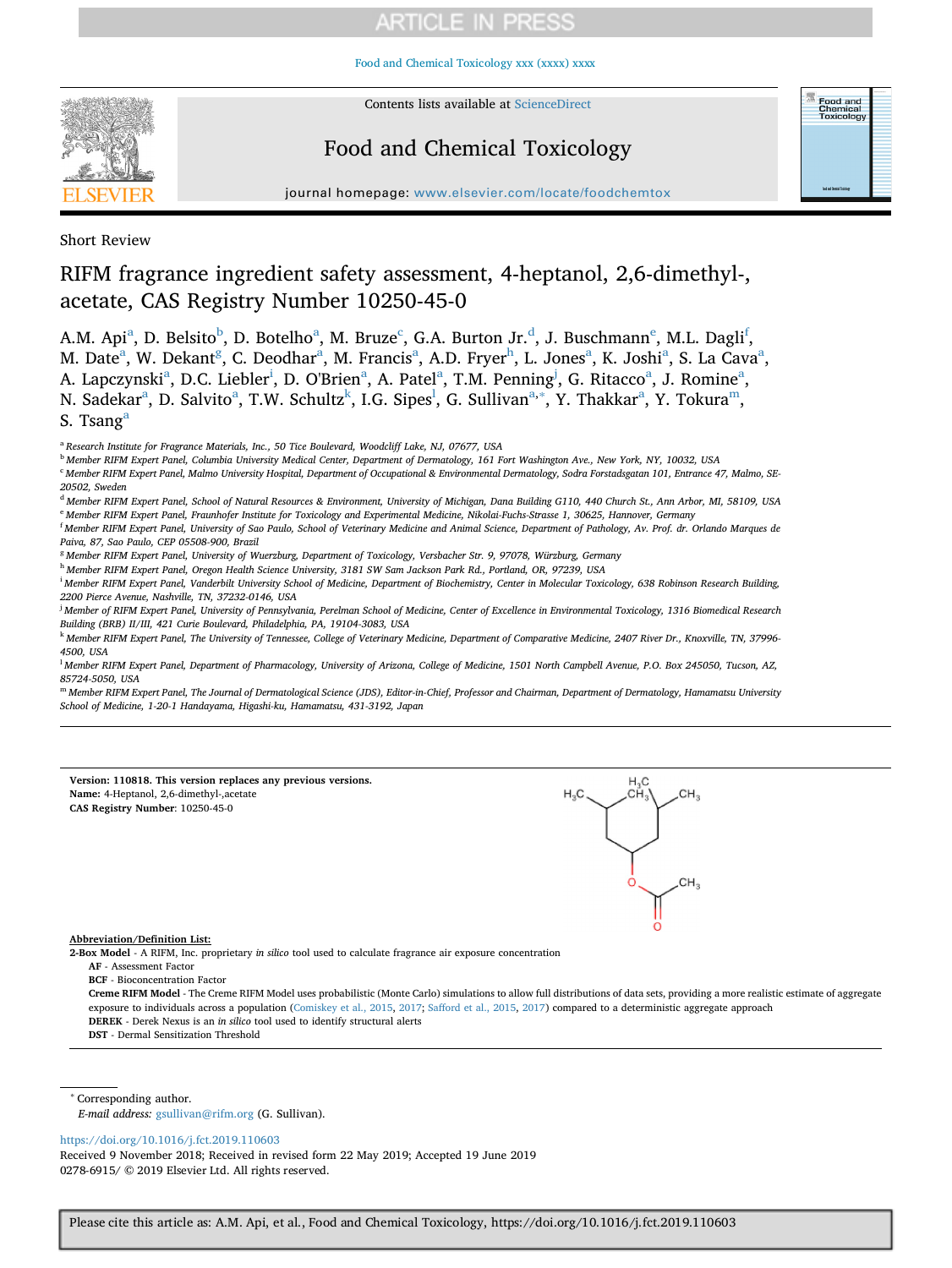*A.M. Api, et al. Food and Chemical Toxicology xxx (xxxx) xxxx*

| <b>ECHA</b> - European Chemicals Agency                                                                                                                                  |
|--------------------------------------------------------------------------------------------------------------------------------------------------------------------------|
| EU - Europe/European Union                                                                                                                                               |
| <b>GLP</b> - Good Laboratory Practice                                                                                                                                    |
| IFRA - The International Fragrance Association                                                                                                                           |
| LOEL - Lowest Observable Effect Level                                                                                                                                    |
| <b>MOE</b> - Margin of Exposure                                                                                                                                          |
| MPPD - Multiple-Path Particle Dosimetry. An in silico model for inhaled vapors used to simulate fragrance lung deposition                                                |
| NA - North America                                                                                                                                                       |
| NESIL - No Expected Sensitization Induction Level                                                                                                                        |
| NOAEC - No Observed Adverse Effect Concentration                                                                                                                         |
| <b>NOAEL</b> - No Observed Adverse Effect Level                                                                                                                          |
| <b>NOEC</b> - No Observed Effect Concentration                                                                                                                           |
| <b>NOEL - No Observed Effect Level</b>                                                                                                                                   |
| <b>OECD</b> - Organisation for Economic Co-operation and Development                                                                                                     |
| <b>OECD TG</b> - Organisation for Economic Co-operation and Development Testing Guidelines                                                                               |
| PBT - Persistent, Bioaccumulative, and Toxic                                                                                                                             |
| <b>PEC/PNEC</b> - Predicted Environmental Concentration/Predicted No Effect Concentration                                                                                |
| <b>ORA</b> - Quantitative Risk Assessment                                                                                                                                |
| REACH - Registration, Evaluation, Authorisation, and Restriction of Chemicals                                                                                            |
| RfD - Reference Dose                                                                                                                                                     |
| RIFM - Research Institute for Fragrance Materials                                                                                                                        |
| RO - Risk Ouotient                                                                                                                                                       |
| <b>Statistically Significant</b> - Statistically significant difference in reported results as compared to controls with a $p < 0.05$ using appropriate statistical test |
| <b>TTC</b> - Threshold of Toxicological Concern                                                                                                                          |
| UV/Vis spectra - Ultraviolet/Visible spectra                                                                                                                             |
| VCF - Volatile Compounds in Food                                                                                                                                         |
| VoU - Volume of Use vPvB - (very) Persistent, (very) Bioaccumulative                                                                                                     |
| <b>WoE</b> - Weight of Evidence                                                                                                                                          |
|                                                                                                                                                                          |

**The Expert Panel for Fragrance Safety\* concludes that this material is safe as described in this safety assessment.** This safety assessment is based on the RIFM Criteria Document ([Api et al., 2015](#page-7-4)), which should be referred to for clarifications.

Each endpoint discussed in this safety assessment includes the relevant data that were available at the time of writing (version number in the top box is indicative of the date of approval based on a 2-digit month/day/year), both in the RIFM database (consisting of publicly available and proprietary data) and through publicly available information sources (e.g., SciFinder and PubMed). Studies selected for this safety assessment were based on appropriate test criteria, such as acceptable guidelines, sample size, study duration, route of exposure, relevant animal species, most relevant testing endpoints, etc. A key study for each endpoint was selected based on the most conservative endpoint value (e.g., PNEC, NOAEL, LOEL, and NESIL).

\*The Expert Panel for Fragrance Safety is an independent body that selects its own members and establishes its own operating procedures. The Expert Panel is comprised of internationally known scientists that provide RIFM with guidance relevant to human health and environmental protection.

## **Summary: The existing information supports the use of this material as described in this safety assessment.**

4-Heptanol, 2,6-dimethyl-,acetate, was evaluated for genotoxicity, repeated dose toxicity, reproductive toxicity, local respiratory toxicity, phototoxicity/photoallergenicity, skin sensitization, and environmental safety. Data from read-across analog 1,5-dimethylhexyl acetate (CAS # 67952-57-2) show that 4-heptanol, 2,6-dimethyl-, acetate is not expected to be genotoxic. Data from read-across analog 1,3-dimethylbut-3-enyl isobutyrate (CAS # 80118-06-5) show that 4-heptanol, 2,6-dimethyl-, acetate does not have skin sensitization potential. The repeated dose, reproductive, and local respiratory toxicity endpoints were completed using the Threshold of Toxicological Concern (TTC) for a Cramer Class I material, and the exposure to 4-heptanol, 2,6-dimethyl-, acetate is below the TTC (0.03 mg/kg/day, 0.03 mg/kg/day, and 1.4 mg/day). The phototoxicity/photoallergenicity endpoints were evaluated based on UV spectra; 4-heptanol, 2,6-dimethyl-, acetate is not expected to be phototoxic/photoallergenic. The environmental endpoints were evaluated; 4-heptanol, 2,6-dimethyl-, acetate was found not to be PBT as per the IFRA Environmental Standards, and its risk quotients, based on its current volume of use in Europe and North America (i.e., PEC/PNEC), are < 1.

### **Human Health Safety Assessment**

**Genotoxicity:** Not expected to be genotoxic. [\(RIFM, 2017a;](#page-7-5) [RIFM, 2017b\)](#page-7-6) **Repeated Dose Toxicity:** No NOAEL available. Exposure is below the TTC. **Reproductive Toxicity:** No NOAEL available. Exposure is below the TTC. Phototoxicity/Photoallergenicity: Not phototoxic/photoallergenic. **Local Respiratory Toxicity:** No NOAEC available. Exposure is below the TTC.

## **Environmental Safety Assessment**

**Hazard Assessment: Persistence:** Screening-level: 2.9 (BIOWIN 3) (EPI Suite v4.11; [US EPA, 2012a](#page-7-8)) **Bioaccumulation:** Screening-level: 229 L/kg (EPI Suite v4.11; [US EPA, 2012a](#page-7-8)) **Ecotoxicity:** Screening-level: 96-h Algae EC50: 0.7772 mg/L (ECOSAR; [US EPA, 2012b\)](#page-7-9) **Conclusion:** Not PBT or vPvB as per IFRA Environmental Standards **Risk Assessment: Screening-level:** PEC/PNEC (North America and Europe) > 1 (RIFM Framework; [Salvito et al., 2002\)](#page-7-10) **Critical Ecotoxicity Endpoint:** 96-h Algae EC50: 0.7772 mg/L (ECOSAR; [US EPA, 2012b\)](#page-7-9) **RIFM PNEC is:** 0.07772 μg/L

• Revised PEC/PNECs (2015 IFRA VoU): North America and Europe: < 1

(ECHA Dossier: 1,3-dimethylbut-3-enyl isobutyrate; [ECHA, 2016a\)](#page-7-7)<br>(UV Spectra, RIFM Database)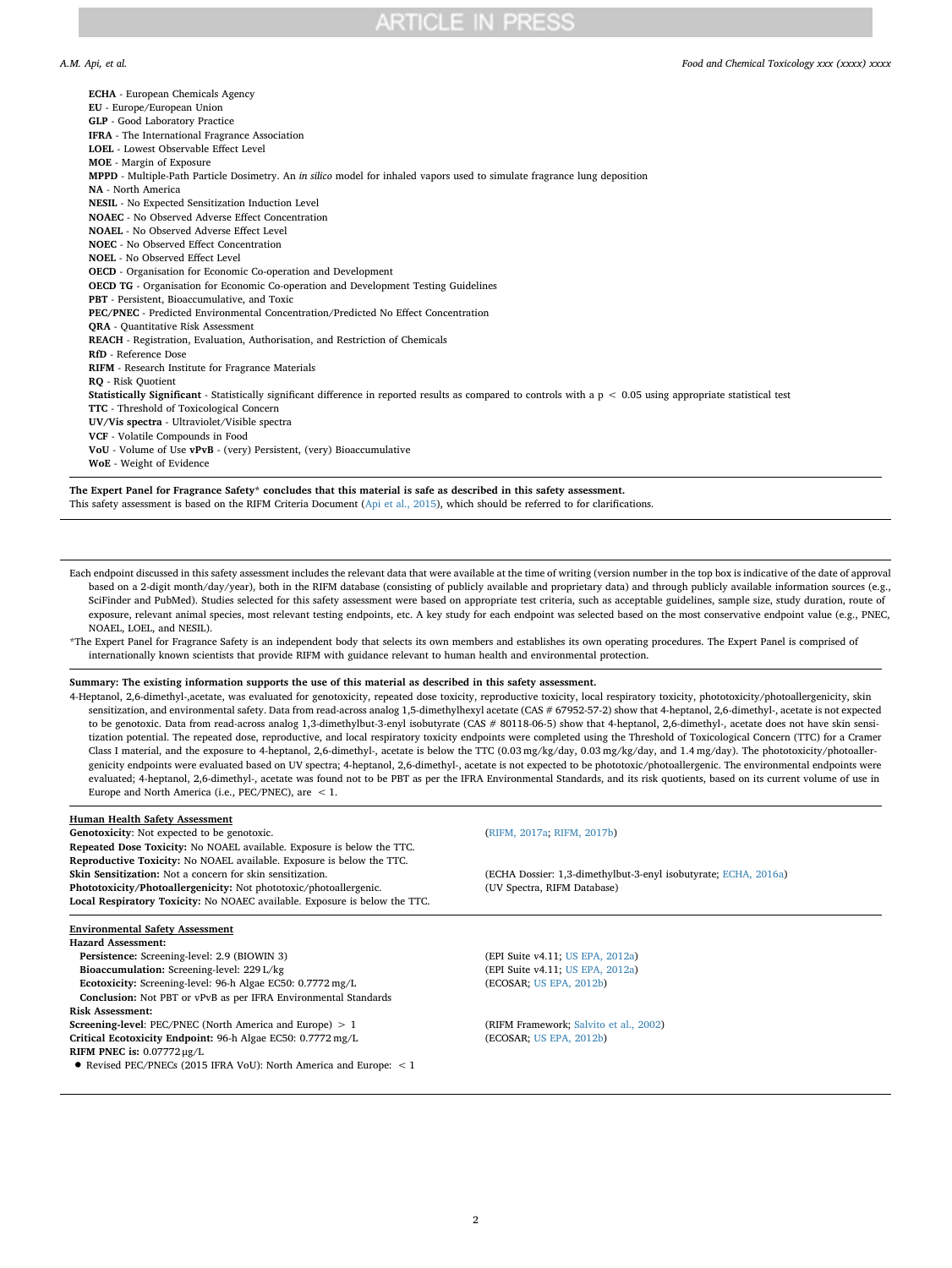## <span id="page-2-0"></span>**1. Identification**

- 1. **Chemical Name:** 4-Heptanol, 2,6-dimethyl-,acetate
- 2. **CAS Registry Number:** 10250-45-0
- 3. **Synonyms:** 2,6-dimethyl-4-heptanol, acetate; 3-Methyl-1-(2-methylpropyl)butyl acetate; 3-Methyl-1-isobutyl acetate; Isoacetate; 酢 酸アルキル(C =  $7 \sim 20$ )エステル; 1-Isobutyl-3-methylbutyl acetate; 4-Heptanol, 2,6-dimethyl-,acetate
- 4. **Molecular Formula:** C₁₁H₂₂O₂
- 5. **Molecular Weight:** 186.3
- 6. **RIFM Number:** 6370
- 7. **Stereochemistry:** Isomer not specified. No stereocenters and no stereoisomers possible

## **2. Physical data**

- 1. **Boiling Point:** 194.71 °C (EPI Suite)
- 2. **Flash Point:** 72 °C (GHS)
- 3. Log K<sub>OW</sub>: 4.08 (EPI Suite)
- 4. **Melting Point**: 31.04 °C (EPI Suite)
- 5. **Water Solubility:** 16.77 mg/L (EPI Suite)
- 6. **Specific Gravity:** Not Available
- 7. **Vapor Pressure:** 0.32 mm Hg @ 20 °C (EPI Suite v4.0), 0.469 mm Hg @ 25 °C (EPI Suite)
- 8. **UV Spectra:** No absorbance between 290 and 400 nm; molar absorption coefficient is below the benchmark (1000 L mol<sup>-1</sup> ⋅ cm<sup>-1</sup>)
- 9. **Appearance/Organoleptic:** colorless to pale yellow clear liquid (est), herbal rhubarb floral lilac banana\*

[\\*http://www.thegoodscentscompany.com/data/rw1377671.html.](http://www.thegoodscentscompany.com/data/rw1377671.html)

## **3. Exposure**

- 1. **Volume of Use (Worldwide Band):** 1–10 metric tons per year [\(IFRA, 2015\)](#page-7-11)
- 2. **95**th **Percentile Concentration in Hydroalcoholics:** 0.47% [\(RIFM,](#page-7-12) [2016](#page-7-12))
- 3. **Inhalation Exposure\*:** 0.0028 mg/kg/day or 0.20 mg/day [\(RIFM,](#page-7-12) [2016](#page-7-12))
- 4. **Total Systemic Exposure\*\*:** 0.015 mg/kg/day ([RIFM, 2016\)](#page-7-12)

\*95th percentile calculated exposure derived from concentration survey data in the Creme RIFM Aggregate Exposure Model ([Comiskey](#page-7-0) [et al., 2015;](#page-7-0) [Safford et al., 2015](#page-7-2); [Safford et al., 2017;](#page-7-3) and [Comiskey](#page-7-1) [et al., 2017](#page-7-1)).

\*\*95th percentile calculated exposure; assumes 100% absorption unless modified by dermal absorption data as reported in Section IV. It is derived from concentration survey data in the Creme RIFM Aggregate Exposure Model and includes exposure via dermal, oral, and inhalation routes whenever the fragrance ingredient is used in products that include these routes of exposure [\(Comiskey et al., 2015;](#page-7-0) [Safford et al.,](#page-7-2) [2015;](#page-7-2) [Safford et al., 2017](#page-7-3); and [Comiskey et al., 2017](#page-7-1)).

## **4. Derivation of systemic absorption**

- 1. **Dermal:** Assumed 100%
- 2. **Oral:** Assumed 100%
- 3. **Inhalation:** Assumed 100%

## **5. Computational toxicology evaluation**

1. **Cramer Classification:** Class I, Low

| Expert Judgment | Toxtree v 2.6 | OECD QSAR Toolbox v 3.2 |  |
|-----------------|---------------|-------------------------|--|
|                 |               |                         |  |

- 2. **Analogs Selected**:
	- a. **Genotoxicity:** 1,5-dimethylhexyl acetate (CAS # 67952-57-2)
	- b. **Repeated Dose Toxicity:** None
	- c. **Reproductive Toxicity:** None
	- d. **Skin Sensitization:** 1,3-Dimethylbut-3-enyl isobutyrate (CAS # 80118-06-5)
	- e. **Phototoxicity/Photoallergenicity:** None
	- f. **Local Respiratory Toxicity:** None
	- g. **Environmental Toxicity:** None
- 3. **Read-across Justification**: See Appendix below

## **6. Metabolism**

No relevant data available for inclusion in this safety assessment.

## **7. Natural occurrence (discrete chemical) or composition (NCS)**

4-Heptanol, 2,6-dimethyl-, acetate is not reported to occur in food by the VCF.\*

\*VCF Volatile Compounds in Food: database/Nijssen, L.M.; Ingen-Visscher, C.A. van; Donders, J.J.H. (eds). – Version 15.1 – Zeist (The Netherlands): TNO Triskelion, 1963–2014. A continually updated database containing information on published volatile compounds that have been found in natural (processed) food products. Includes FEMA GRAS and EU-Flavis data.

### **8. IFRA standard**

None.

## **9. REACH dossier**

Pre-registered for 11/30/2010; no dossier available as of 11/08/ 2018.

## **10. Summary**

## *10.1. Human health endpoint summaries*

## *10.1.1. Genotoxicity*

Based on the current existing data, 4-heptanol, 2,6-dimethyl-, acetate does not present a concern for genotoxicity.

*10.1.1.1. Risk assessment*. 4-Heptanol, 2,6-dimethyl-, acetate was assessed in the BlueScreen assay and found negative for both cytotoxicity and genotoxicity, with and without metabolic activation ([RIFM, 2013](#page-7-13)). There are no studies assessing the mutagenic activity of 4-heptanol, 2,6-dimethyl-,acetate; however, read-across can be made to 1,5-dimethylhexyl acetate (CAS # 67952-57-2; see Section V). The mutagenic activity of 1,5-dimethylhexyl acetate has been evaluated in a bacterial reverse mutation assay conducted in compliance with GLP regulations and in accordance with OECD TG 471 using the standard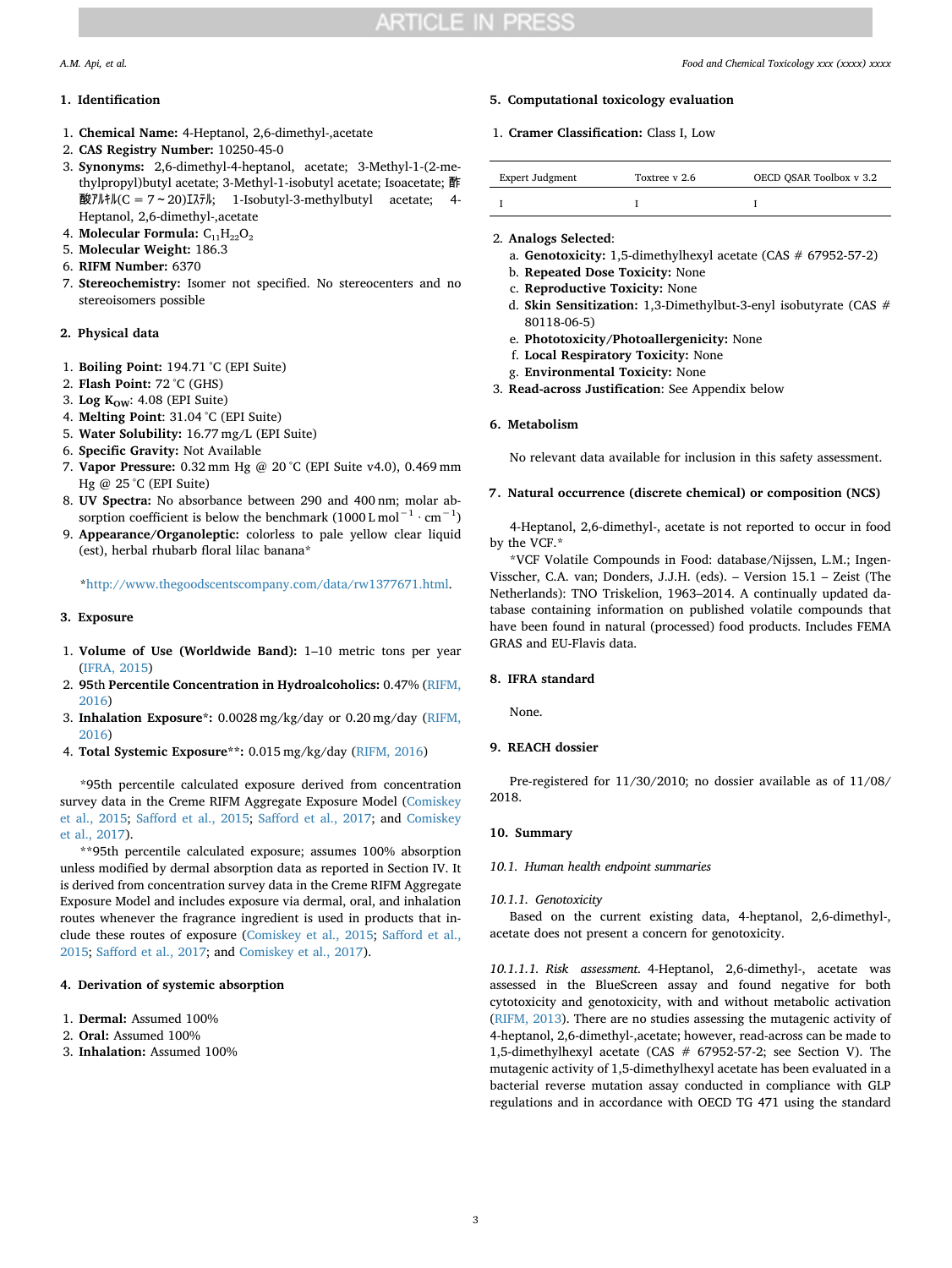plate incorporation/preincubation method. *Salmonella typhimurium* strains TA98, TA100, TA1535, TA1537, and *Escherichia coli* strain WP2uvrA were treated with 1,5-dimethylhexyl acetate in dimethyl sulfoxide (DMSO) at concentrations up to 5000 μg/plate. No increases in the mean number of revertant colonies were observed at any tested concentration in the presence or absence of S9 [\(RIFM, 2017a\)](#page-7-5). Under the conditions of the study, 1,5-dimethylhexyl acetate was not mutagenic in the Ames test, and this can be extended to 4-heptanol, 2,6-dimethyl-,acetate.

There are no studies assessing the clastogenic activity of 4-heptanol, 2,6-dimethyl-,acetate; however, read-across can be made to 1,5-dimethylhexyl acetate (CAS  $#$  67952-57-2; see Section V). The clastogenic activity of 1,5-dimethylhexyl acetate was evaluated in an *in vitro* micronucleus test conducted in compliance with GLP regulations and in accordance with OECD TG 487. Human peripheral blood lymphocytes were treated with 1,5-dimethylhexyl acetate in DMSO at concentrations up to 1000 μg/mL in the presence and absence of metabolic activation (S9) for 3 h and in the absence of metabolic activation for 24 h 1,5- Dimethylhexyl acetate did not induce binucleated cells with micronuclei when tested up to cytotoxic levels in either the presence or absence of an S9 activation system [\(RIFM, 2017b\)](#page-7-6). Under the conditions of the study, 1,5-dimethylhexyl acetate was considered to be nonclastogenic in the *in vitro* micronucleus test, and this can be extended to 4-heptanol, 2,6-dimethyl-,acetate.

Based on the data available, 4-heptanol, 2,6-dimethyl-, acetate does not present a concern for genotoxic potential.

**Additional References:** None.

**Literature Search and Risk Assessment Completed On:** 07/31/ 17.

## *10.1.2. Repeated dose toxicity*

There are insufficient repeated dose toxicity data on 4-heptanol, 2,6-dimethyl-, acetate or any read-across materials. The total systemic exposure to 4-heptanol, 2,6-dimethyl-, acetate is below the TTC for the repeated dose toxicity endpoint of a Cramer Class I material at the current level of use.

*10.1.2.1. Risk assessment*. There are no repeated dose toxicity data on 4-heptanol, 2,6-dimethyl-, acetate or any read-across materials that can be used to support the repeated dose toxicity endpoint. The total systemic exposure to 4-heptanol, 2,6-dimethyl-, acetate (15 μg/kg/day) is below the TTC (30 μg/kg bw/day; [Kroes et al., 2007\)](#page-7-14) for the repeated dose toxicity endpoint of a Cramer Class I material at the current level of use.

## **Additional References:** None.

**Literature Search and Risk Assessment Completed On:** 08/10/ 17.

### *10.1.3. Reproductive toxicity*

There are insufficient reproductive toxicity data on 4-heptanol, 2,6 dimethyl-, acetate or any read-across materials. The total systemic exposure to 4-heptanol, 2,6-dimethyl-, acetate is below the TTC for the reproductive toxicity endpoint of a Cramer Class I material at the current level of use.

*10.1.3.1. Risk assessment*. There are no reproductive toxicity data on 4 heptanol, 2,6-dimethyl-, acetate or any read-across materials that can be used to support the reproductive toxicity endpoint. The total systemic exposure to 4-heptanol, 2,6-dimethyl-, acetate (15 μg/kg/ day) is below the TTC (30 μg/kg bw/day; [Kroes et al., 2007](#page-7-14); [Laufersweiler et al., 2012\)](#page-7-15) for the reproductive toxicity endpoint of a

Cramer Class I material at the current level of use.

**Additional References:** None.

**Literature Search and Risk Assessment Completed On:** 08/10/ 17.

## *10.1.4. Skin sensitization*

Based on data from the read-across analog 1,3-dimethylbut-3-enyl isobutyrate (CAS # 80118-06-5), 4-heptanol, 2,6-dimethyl-, acetate does not present a concern for skin sensitization.

*10.1.4.1. Risk assessment*. Insufficient skin sensitization studies are available for 4-heptanol, 2,6-dimethyl-,acetate. Based on the readacross analog 1,3-dimethylbut-3-enyl isobutyrate (CAS # 80118-06-5; see Section V), 4-heptanol, 2,6-dimethyl-, acetate does not present a concern for skin sensitization. The chemical structures of these materials indicate that they would not be expected to react with skin proteins (Toxtree 2.6.13; OECD toolbox v3.4). In a murine local lymph node assay (LLNA), read-across material 1,3-dimethylbut-3-enyl isobutyrate was found to be non-sensitizing up to 100% ([ECHA,](#page-7-7) [2016a\)](#page-7-7). In 2 separate human repeat insult patch tests (HRIPTs) with 54 and 43 subjects, no skin sensitization reactions were observed with 1,3-dimethylbut-3-enyl isobutyrate at 20% (6202 μg/cm<sup>2</sup>) in white petrolatum [\(RIFM, 1979\)](#page-7-16) or at 2.5% (1938  $\mu$ g/cm<sup>2</sup>) in alcohol SDA 39C [\(RIFM, 1973](#page-7-17)), respectively.

Based on the weight of evidence from structural analysis and readacross analog 1,3-dimethylbut-3-enyl isobutyrate, 2,6-dimethyl-, acetate does not present a concern for skin sensitization.

## **Additional References:** [RIFM, 1976](#page-7-18).

**Literature Search and Risk Assessment Completed On:** 08/25/ 17.

## *10.1.5. Phototoxicity/photoallergenicity*

Based on the available UV spectra, 4-heptanol, 2,6-dimethyl-, acetate would not be expected to present a concern for phototoxicity or photoallergenicity.

*10.1.5.1. Risk assessment*. There are no phototoxicity studies available for 4-heptanol, 2,6-dimethyl-, acetate in experimental models. UV/Vis absorption spectra indicate no absorption between 290 and 700 nm. The corresponding molar absorption coefficient is well below the benchmark of concern for phototoxicity and photoallergenicity ([Henry et al., 2009](#page-7-19); [Henry et al., 2009\)](#page-7-19). Based on lack of absorbance, 4-heptanol, 2,6-dimethyl-, acetate does not present a concern for phototoxicity or photoallergenicity.

*10.1.5.2. UV spectra analysis*. The available UV spectra indicate no absorbance in the range of 290–400 nm. The molar absorption coefficient is below the benchmark of concern for phototoxic effects,  $1000 \text{ L mol}^{-1} \cdot \text{cm}^{-1}$  [\(Henry et al., 2009](#page-7-19)).

## **Additional References:** None.

**Literature Search and Risk Assessment Completed On:** 07/13/ 17.

## *10.1.6. Local Respiratory Toxicity*

The margin of exposure could not be calculated due to lack of appropriate data. The exposure level for 4-heptanol, 2,6-dimethyl-, acetate is below the Cramer Class I TTC value for inhalation exposure local effects.

*10.1.6.1. Risk assessment*. There are no inhalation data available on 4 heptanol, 2,6-dimethyl-,acetate. Based on the Creme RIFM Model, the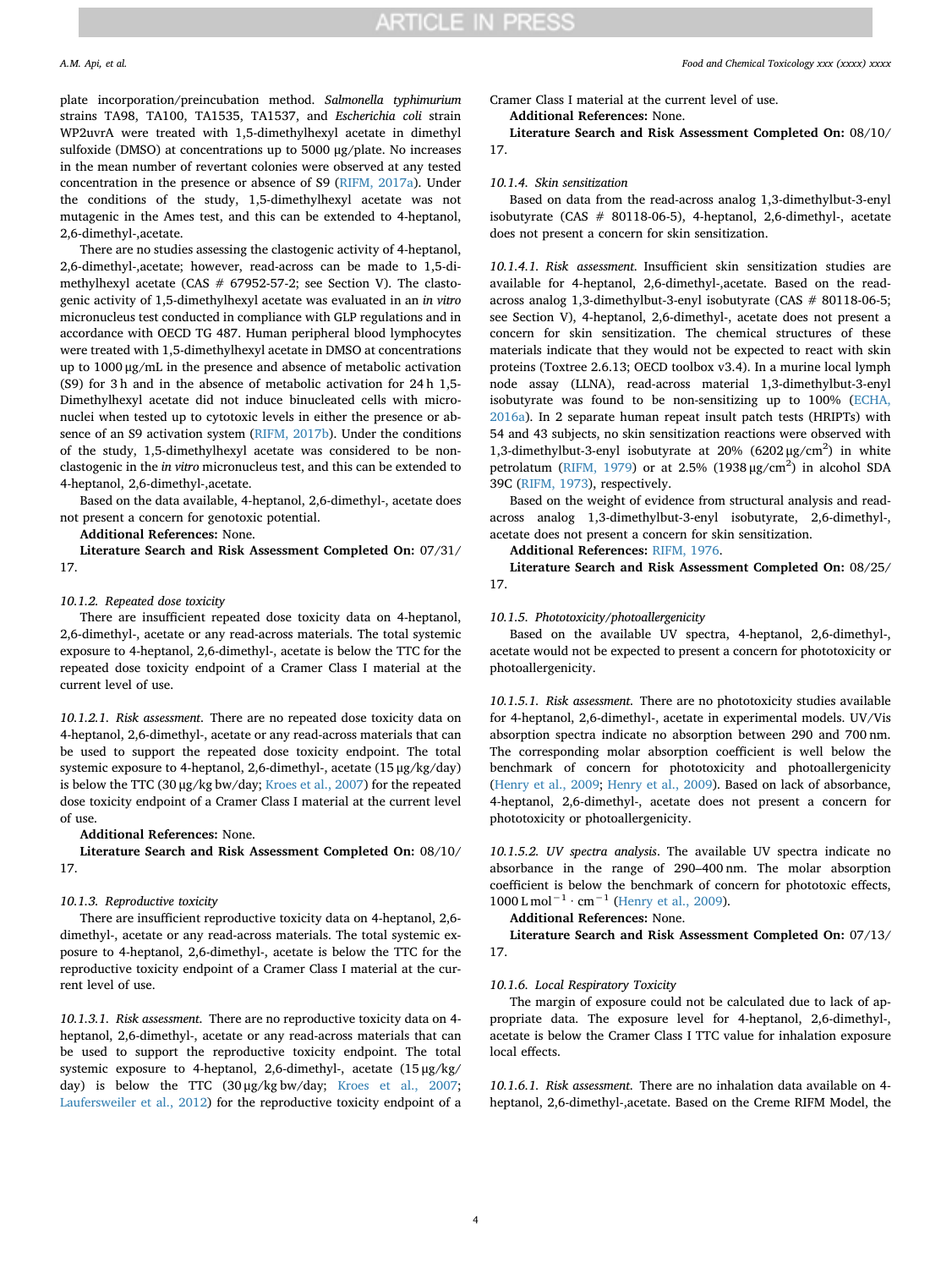inhalation exposure is 0.20 mg/day. This exposure is 7.0 times lower than the Cramer Class I TTC value of 1.4 mg/day (based on human lung weight of 650 g; [Carthew et al., 2009](#page-7-20)); therefore, the exposure at the current level of use is deemed safe.

## **Additional References:** None.

**Literature Search and Risk Assessment Completed On:** 08/03/ 17.

## *10.2. Environmental endpoint summary*

## *10.2.1. Screening-level assessment*

A screening-level risk assessment of 4-heptanol, 2,6-dimethyl-, acetate was performed following the RIFM Environmental Framework ([Salvito et al., 2002](#page-7-10)), which provides 3 tiered levels of screening for aquatic risk. In Tier 1, only the material's regional VoU, its log  $K<sub>OW</sub>$ , and its molecular weight are needed to estimate a conservative risk quotient (RQ), expressed as the ratio Predicted Environmental Concentration/ Predicted No Effect Concentration (PEC/PNEC). A general QSAR with a high uncertainty factor applied is used to predict fish toxicity, as discussed in [Salvito et al. \(2002\)](#page-7-10). In Tier 2, the RQ is refined by applying a lower uncertainty factor to the PNEC using the ECOSAR model ([US](#page-7-9) [EPA, 2012b](#page-7-9)), which provides chemical class–specific ecotoxicity estimates. Finally, if necessary, Tier 3 is conducted using measured biodegradation and ecotoxicity data to refine the RQ, thus allowing for lower PNEC uncertainty factors. The data for calculating the PEC and PNEC for this safety assessment are provided in the table below. For the PEC, the range from the most recent IFRA Volume of Use Survey is reviewed. The PEC is then calculated using the actual regional tonnage, not the extremes of the range. Following the RIFM Environmental Framework, 4-heptanol, 2,6-dimethyl-, acetate was identified as a fra-

either BIOWIN 2 or BIOWIN 6 predicts a value < 0.5, then the material is considered potentially persistent. A material would be considered potentially bioaccumulative if the EPI Suite model BCFBAF predicts a fish BCF ≥2000 L/kg. Ecotoxicity is determined in the above screening-level risk assessment. If, based on these model outputs (Step 1), additional assessment is required, a WoE-based review is then performed (Step 2). This review considers available data on the material's physical–chemical properties, environmental fate (e.g., OECD Guideline biodegradation studies or die-away studies), fish bioaccumulation, and higher-tier model outputs (e.g., US EPA's BIOWIN and BCFBAF found in EPI Suite v4.11). Data on persistence and bioaccumulation are reported below and summarized in the Environmental Safety Assessment section prior to Section [1](#page-2-0).

## *10.2.2. Risk assessment*

Based on the current Volume of Use [\(IFRA, 2015](#page-7-11)), 4-heptanol, 2,6 dimethyl-, acetate presents a risk to the aquatic compartment in the screening-level assessment.

## *10.2.3. Key studies*

*10.2.3.1. Biodegradation*. No data available.

### *10.2.3.2. Ecotoxicity*. No data available.

*10.2.3.3. Other available data*. 4-Heptanol, 2,6-dimethyl-, acetate has been pre-registered for REACH with no additional data at this time.

## *10.2.4. Risk assessment refinement*

Ecotoxicological data and PNEC derivation (all endpoints reported in mg/L; PNECs in μg/L).

Endpoints used to calculate PNEC are underlined.

|                          | LC50 (Fish) | <b>EC50</b> | <b>EC50</b> | AF        | PNEC $(\mu g/L)$ | <b>Chemical Class</b> |
|--------------------------|-------------|-------------|-------------|-----------|------------------|-----------------------|
|                          | (mg/L)      | (Daphnia)   | (Algae)     |           |                  |                       |
|                          |             | (mg/L)      | (mg/L)      |           |                  |                       |
| Framework<br><b>RIFM</b> |             |             |             |           |                  |                       |
| Screening-level (Tier    | 3.742       |             |             | 1,000,000 | 0.003743         |                       |
| 1)                       |             |             |             |           |                  |                       |
| ECOSAR<br>Acute          |             |             |             |           |                  | Esters                |
| Endpoints<br>(Tier 2)    | 1.516       | 2.522       | 0.772       | 10,000    | 0.0772           |                       |
| Ver 1.11                 |             |             |             |           |                  |                       |
| ECOSAR<br>Acute          |             |             |             |           |                  | Neutral               |
| Endpoints<br>(Tier 2)    | 2.068       | 1.423       | 2.346       |           |                  | Organic               |
| Ver 1.11                 |             |             |             |           |                  |                       |

grance material with the potential to present a possible risk to the aquatic environment (i.e., its screening-level PEC/PNEC > 1).

A screening-level hazard assessment using EPI Suite v4.11 ([US EPA,](#page-7-8) [2012a\)](#page-7-8) did not identify 4-heptanol, 2,6-dimethyl-, acetate as possibly persistent or bioaccumulative based on its structure and physical–chemical properties. This screening-level hazard assessment considers the potential for a material to be persistent *and* bioaccumulative *and* toxic, or very persistent *and* very bioaccumulative as defined in the Criteria Document [\(Api et al., 2015](#page-7-4)). As noted in the Criteria Document, the screening criteria applied are the same as those used in the EU for REACH [\(ECHA, 2012](#page-7-21)). For persistence, if the EPI Suite model BIOWIN 3 predicts a value < 2.2 and

Exposure information and PEC calculation (following RIFM Environmental Framework: [Salvito et al., 2002](#page-7-10)).

| Exposure                               | Europe   | North America |
|----------------------------------------|----------|---------------|
| $Log K_{ow}$ Used                      | 4.0      | 4.0           |
| Biodegradation Factor Used             |          |               |
| Dilution Factor                        | 3        | 3             |
| Regional Volume of Use Tonnage Band    | $1 - 10$ | $1 - 10$      |
| <b>Risk Characterization: PEC/PNEC</b> | ╭        |               |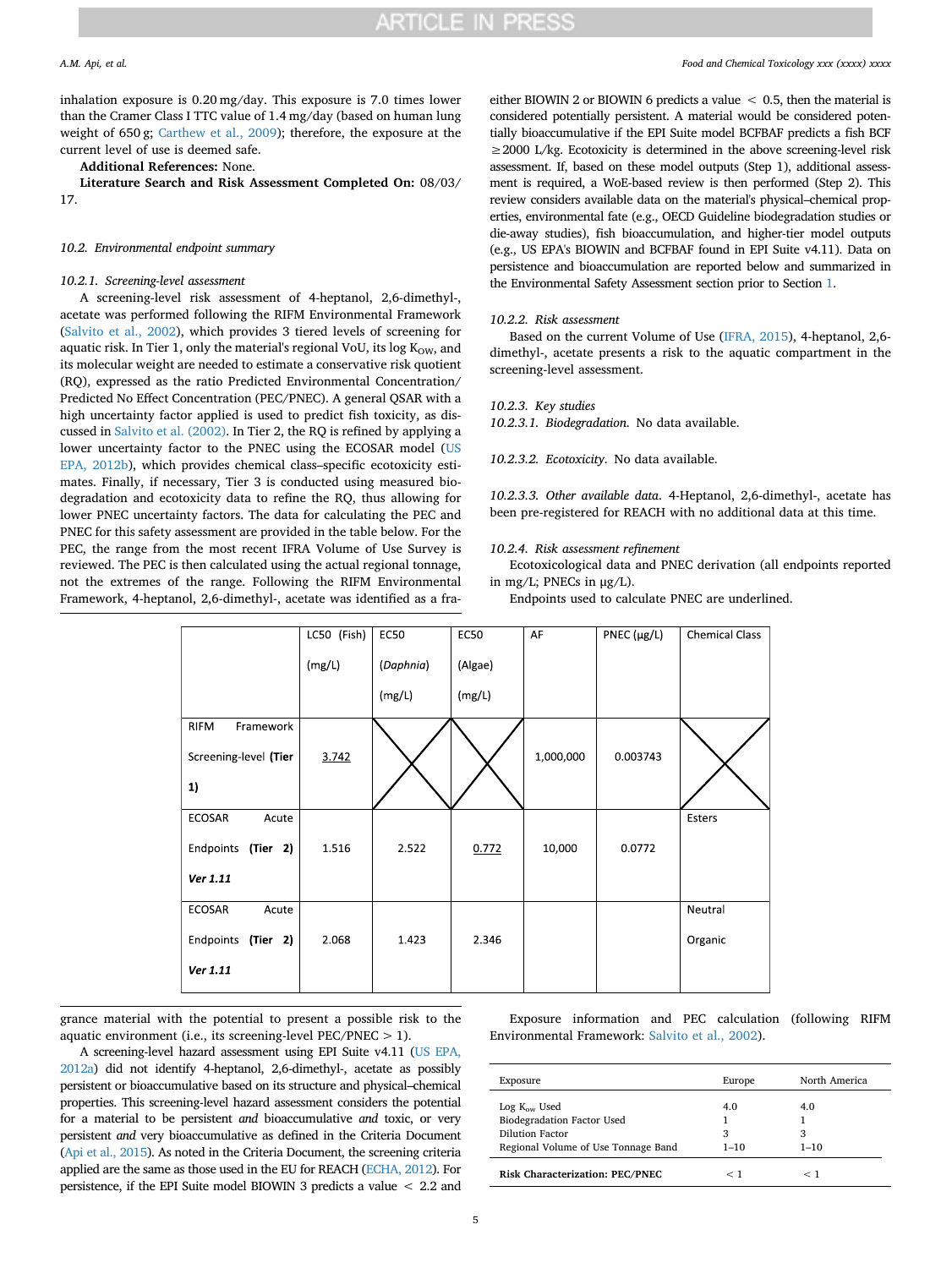Based on available data, the RQ for this material is  $\leq 1$ . No further assessment is necessary.

The RIFM PNEC is 0.07772 μg/L. The revised PEC/PNECs for EU and NA are < 1; therefore, the material does not present a risk to the aquatic environment at the current reported volumes of use.

**Literature Search and Risk Assessment Completed On:** 8/1/17.

## **11. Literature Search\***

- **RIFM Database:** Target, Fragrance Structure Activity Group materials, other references, JECFA, CIR, SIDS
- **ECHA:** <http://echa.europa.eu/>
- **NTP:** <https://ntp.niehs.nih.gov/>
- 
- **OECD Toolbox** • **SciFinder:** [https://scifinder.cas.org/scifinder/view/scifinder/](https://scifinder.cas.org/scifinder/view/scifinder/scifinderExplore.jsf) [scifinderExplore.jsf](https://scifinder.cas.org/scifinder/view/scifinder/scifinderExplore.jsf)
- **PubMed:** <http://www.ncbi.nlm.nih.gov/pubmed>
- **TOXNET:** <http://toxnet.nlm.nih.gov/>
- **IARC:** <http://monographs.iarc.fr>
- **OECD SIDS:** <http://webnet.oecd.org/hpv/ui/Default.aspx>
- **EPA ACToR:** <https://actor.epa.gov/actor/home.xhtml>
- **US EPA HPVIS:** [https://ofmpub.epa.gov/oppthpv/public\\_search.](https://ofmpub.epa.gov/oppthpv/public_search.publicdetails?submission_id=24959241&ShowComments=Yes&sqlstr=null&recordcount=0&User_title=DetailQuery%20Results&EndPointRpt=Y#submission) [publicdetails?submission\\_id=24959241&ShowComments=Yes&](https://ofmpub.epa.gov/oppthpv/public_search.publicdetails?submission_id=24959241&ShowComments=Yes&sqlstr=null&recordcount=0&User_title=DetailQuery%20Results&EndPointRpt=Y#submission) [sqlstr=null&recordcount=0&User\\_title=DetailQuery%20Results&](https://ofmpub.epa.gov/oppthpv/public_search.publicdetails?submission_id=24959241&ShowComments=Yes&sqlstr=null&recordcount=0&User_title=DetailQuery%20Results&EndPointRpt=Y#submission) [EndPointRpt=Y#submission](https://ofmpub.epa.gov/oppthpv/public_search.publicdetails?submission_id=24959241&ShowComments=Yes&sqlstr=null&recordcount=0&User_title=DetailQuery%20Results&EndPointRpt=Y#submission)

## **Appendix A. Supplementary data**

Supplementary data to this article can be found online at [https://doi.org/10.1016/j.fct.2019.110603.](https://doi.org/10.1016/j.fct.2019.110603)

## **Appendix**

## *Read-across Justification*

## *Methods*

The read-across analogs were identified following the strategy for structuring and reporting a read-across prediction of toxicity described in [Schultz et al. \(2015\)](#page-7-22). The strategy is also consistent with the guidance provided by OECD within Integrated Approaches for Testing and Assessment ([OECD, 2015](#page-7-23)) and the European Chemical Agency read-across assessment framework ([ECHA, 2016b\)](#page-7-24).

- First, materials were clustered based on their structural similarity. Second, data availability and data quality on the selected cluster were examined. Third, appropriate read-across analogs from the cluster were confirmed by expert judgment.
- Tanimoto structure similarity scores were calculated using FCFC4 fingerprints ([Rogers and Hahn, 2010](#page-7-25)).
- The physical–chemical properties of the target substance and the read-across analogs were calculated using EPI Suite v4.11 ([US EPA, 2012a\)](#page-7-8).
- $\bullet$  J<sub>max</sub> values were calculated using RIFM's skin absorption model (SAM). The parameters were calculated using the consensus model [\(Shen et al.,](#page-7-26) [2014](#page-7-26)).
- DNA binding, mutagenicity, genotoxicity alerts, and oncologic classification predictions were generated using OECD QSAR Toolbox v3.4 [\(OECD,](#page-7-27) [2012](#page-7-27)).
- ER binding and repeat dose categorization were generated using OECD QSAR Toolbox v3.4 [\(OECD, 2012](#page-7-27)).
- Developmental toxicity was predicted using CAESAR v2.1.7 ([Cassano et al., 2010\)](#page-7-28), and skin sensitization was predicted using Toxtree 2.6.13.
- Protein binding was predicted using OECD QSAR Toolbox v3.4 [\(OECD, 2012\)](#page-7-27).
- The major metabolites for the target and read-across analogs were determined and evaluated using OECD QSAR Toolbox v3.4 [\(OECD, 2012](#page-7-27)).
- *A.M. Api, et al. Food and Chemical Toxicology xxx (xxxx) xxxx*
	- **Japanese NITE:** <http://www.safe.nite.go.jp/english/db.html>
	- **Japan Existing Chemical Data Base (JECDB):** [http://dra4.nihs.go.](http://dra4.nihs.go.jp/mhlw_data/jsp/SearchPageENG.jsp) [jp/mhlw\\_data/jsp/SearchPageENG.jsp](http://dra4.nihs.go.jp/mhlw_data/jsp/SearchPageENG.jsp)
	- **Google:** <https://www.google.com>
	- **ChemIDplus:** <https://chem.nlm.nih.gov/chemidplus/>

## Search keywords: CAS number and/or material names.

\*Information sources outside of RIFM's database are noted as appropriate in the safety assessment. This is not an exhaustive list. The links listed above were active as of 10/09/2018.

## **Conflicts of interest**

The authors declare that they have no conflicts of interest.

## **Declaration of interests**

The authors declare that they have no known competing financial interests or personal relationships that could have appeared to influence the work reported in this paper. We wish to confirm that there are no known conflicts of interest associated with this publication and there has been no significant financial support for this work that could have influenced its outcome. RIFM staff are employees of the Research Institute for Fragrance Materials, Inc. (RIFM). The Expert Panel receives a small honorarium for time spent reviewing the subject work.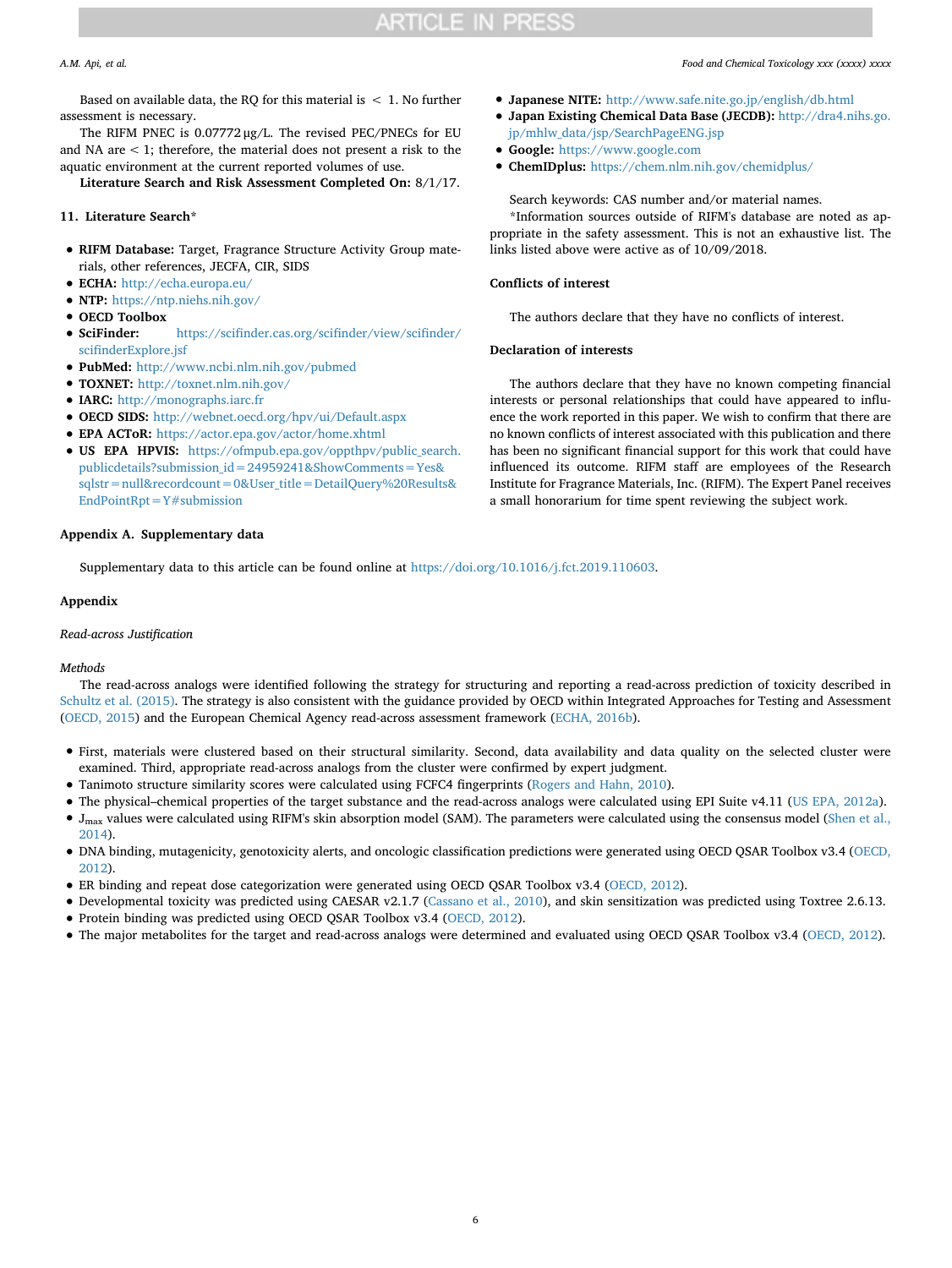### *A.M. Api, et al. Food and Chemical Toxicology xxx (xxxx) xxxx*

|                                                                                                                             | <b>Target Material</b>                                                    | Read-across Material                                         | Read-across Material                                            |
|-----------------------------------------------------------------------------------------------------------------------------|---------------------------------------------------------------------------|--------------------------------------------------------------|-----------------------------------------------------------------|
| Principal Name                                                                                                              | 4-Heptanol, 2,6-dimethyl-,<br>acetate                                     | 1,5-Dimethylhexyl acetate                                    | 1,3-Dimethylbut-3-enyl isobuty-<br>rate                         |
| CAS No.                                                                                                                     | 10250-45-0                                                                | 67952-57-2                                                   | 80118-06-5                                                      |
| Structure                                                                                                                   | $H_3C$<br>$H_3C$<br>CH <sub>3</sub><br>CH <sub>3</sub><br>CH <sub>3</sub> | CH-<br>CH <sub>3</sub><br>CH <sub>3</sub><br>CH <sub>3</sub> | CH <sub>2</sub><br>CH <sub>2</sub><br>$H_2C$<br>CH <sub>3</sub> |
|                                                                                                                             | Ō                                                                         |                                                              |                                                                 |
| Similarity (Tanimoto Score)                                                                                                 |                                                                           | 0.67                                                         | 0.82                                                            |
| Read-across Endpoint                                                                                                        |                                                                           | • Genotoxicity                                               | • Skin sensitization                                            |
| Molecular Formula                                                                                                           | $C_{11}H_{22}O_2$                                                         | $C_{10}H_{20}O_2$                                            | $C_{10}H_{18}O_2$                                               |
| Molecular Weight                                                                                                            | 186.30                                                                    | 172.27                                                       | 170.25                                                          |
| Melting Point (°C, EPI Suite)                                                                                               | $-31.04$                                                                  | $-31.53$                                                     | $-41.49$                                                        |
| Boiling Point (°C, EPI Suite)                                                                                               | 194.71                                                                    | 186.63                                                       | 179.45                                                          |
| Vapor Pressure (Pa @ 25 °C, EPI Suite)                                                                                      | 62.6                                                                      | 91.5                                                         | 132                                                             |
| Log Kow (KOWWIN v1.68 in EPI Suite)                                                                                         | 4.08                                                                      | 3.66                                                         | 3.58                                                            |
| Water Solubility (mg/L, @ 25 °C, WSKOW v1.42 in EPI Suite)                                                                  | 16.77                                                                     | 44.59                                                        | 53.36                                                           |
| $J_{\text{max}}$ (µg/cm <sup>2</sup> /h, SAM)                                                                               | 28.957                                                                    | 43.408                                                       | 138.671                                                         |
| Henry's Law (Pa·m <sup>3</sup> /mol, Bond Method, EPI Suite)                                                                | $1.71E + 002$                                                             | $1.29E + 002$                                                | $1.14E + 002$                                                   |
| Genotoxicity                                                                                                                |                                                                           |                                                              |                                                                 |
| DNA Binding (OASIS v1.4, QSAR Toolbox v3.4)                                                                                 | • Schiff base formation                                                   | • Schiff base formation                                      |                                                                 |
|                                                                                                                             | • Nucleophilic attack                                                     | · Nucleophilic attack                                        |                                                                 |
|                                                                                                                             | • Acylation                                                               | • Acylation                                                  |                                                                 |
| DNA Binding (OECD QSAR Toolbox v3.4)                                                                                        | • No alert found                                                          | • No alert found                                             |                                                                 |
| Carcinogenicity (ISS)                                                                                                       | • Non-carcinogen (low re-<br>liability)                                   | • Non-carcinogen (low relia-<br>bility)                      |                                                                 |
| DNA Binding (Ames, MN, CA, OASIS v1.1)                                                                                      | • No alert found                                                          | • No alert found                                             |                                                                 |
| In Vitro Mutagenicity (Ames, ISS)                                                                                           | • No alert found                                                          | • No alert found                                             |                                                                 |
| In Vivo Mutagenicity (Micronucleus, ISS)                                                                                    | • No alert found                                                          | • No alert found                                             |                                                                 |
| Oncologic Classification                                                                                                    | • Not classified                                                          | • Not classified                                             |                                                                 |
| Skin Sensitization                                                                                                          |                                                                           |                                                              |                                                                 |
| Protein Binding (OASIS v1.1)                                                                                                | • No alert found                                                          |                                                              | • No alert found                                                |
| Protein Binding (OECD)                                                                                                      | • No alert found                                                          |                                                              | • No alert found                                                |
| Protein Binding Potency                                                                                                     | • Not possible to classify                                                |                                                              | • Not possible to classify                                      |
| Protein Binding Alerts for Skin Sensitization (OASIS v1.1)                                                                  | • No alert found                                                          |                                                              | • No alert found                                                |
| Skin Sensitization Reactivity Domains (Toxtree v2.6.13)<br>Metabolism                                                       | • No alert found                                                          |                                                              | • No alert found                                                |
| Rat Liver S9 Metabolism Simulator and Structural Alerts for Metabolites (OECD See Supplemental Data 1<br>OSAR Toolbox v3.4) |                                                                           | See Supplemental Data 2                                      | See Supplemental Data 3                                         |

## *Summary*

There are insufficient toxicity data on 4-heptanol, 2,6-dimethyl-, acetate (CAS # 10250-45-0). Hence, *in silico* evaluation was conducted to determine read-across analogs for this material. Based on structural similarity, reactivity, metabolism, physical–chemical properties, and expert judgment, 1,5-dimethylhexyl acetate (CAS # 67952-57-2) and 1,3-dimethylbut-3-enyl isobutyrate (CAS # 80118-06-5) were identified as read-across materials with sufficient data for toxicological evaluation.

## **12. Conclusions**

- 1,5-Dimethylhexyl acetate (CAS # 67952-57-2) was used as a read-across analog for the target material 4-heptanol, 2,6-dimethyl-, acetate (CAS # 10250-45-0) for the genotoxicity endpoint.
	- o The target substance and the read-across analog are structurally similar and belong to the class of aliphatic esters.
	- o The target substance and the read-across analog share an acetate moiety on the acid fragment.
	- o The key difference between the target substance and the read-across analog is that the target substance has a C9 branched alcohol fragment, and the read-across substance has a C8 branched alcohol fragment. This structural difference is toxicologically insignificant.
	- o Similarity between the target substance and the read-across analog is indicated by the Tanimoto score. The Tanimoto score is mainly driven by the saturated secondary alcohol fragment. Differences between the structures that affect the Tanimoto score are toxicologically insignificant.
	- o The physical–chemical properties of the target substance and the read-across analog are sufficiently similar to enable comparison of their toxicological properties.
	- o According to the OECD QSAR Toolbox v3.4, structural alerts for toxicological endpoints are consistent between the target substance and the read-across analog.
	- o The target substance and the read-across analog have an alert of Schiff base formation by the DNA binding model within OASIS. Other genotoxicity alerts are negative. The data described for the read-across analog in the genotoxicity section confirm that the read-across material does not pose a concern for genetic toxicity. Therefore, based on structure similarity between the read-across analog and the target substance as well as the data described for the read-across analog, this alert will be superseded by the availability of the data.
	- o The target substance and the read-across analog are expected to be metabolized similarly, as shown by the metabolism simulator.
	- o The structural alerts for the endpoints evaluated are consistent between the metabolites of the read-across analog and the target material.